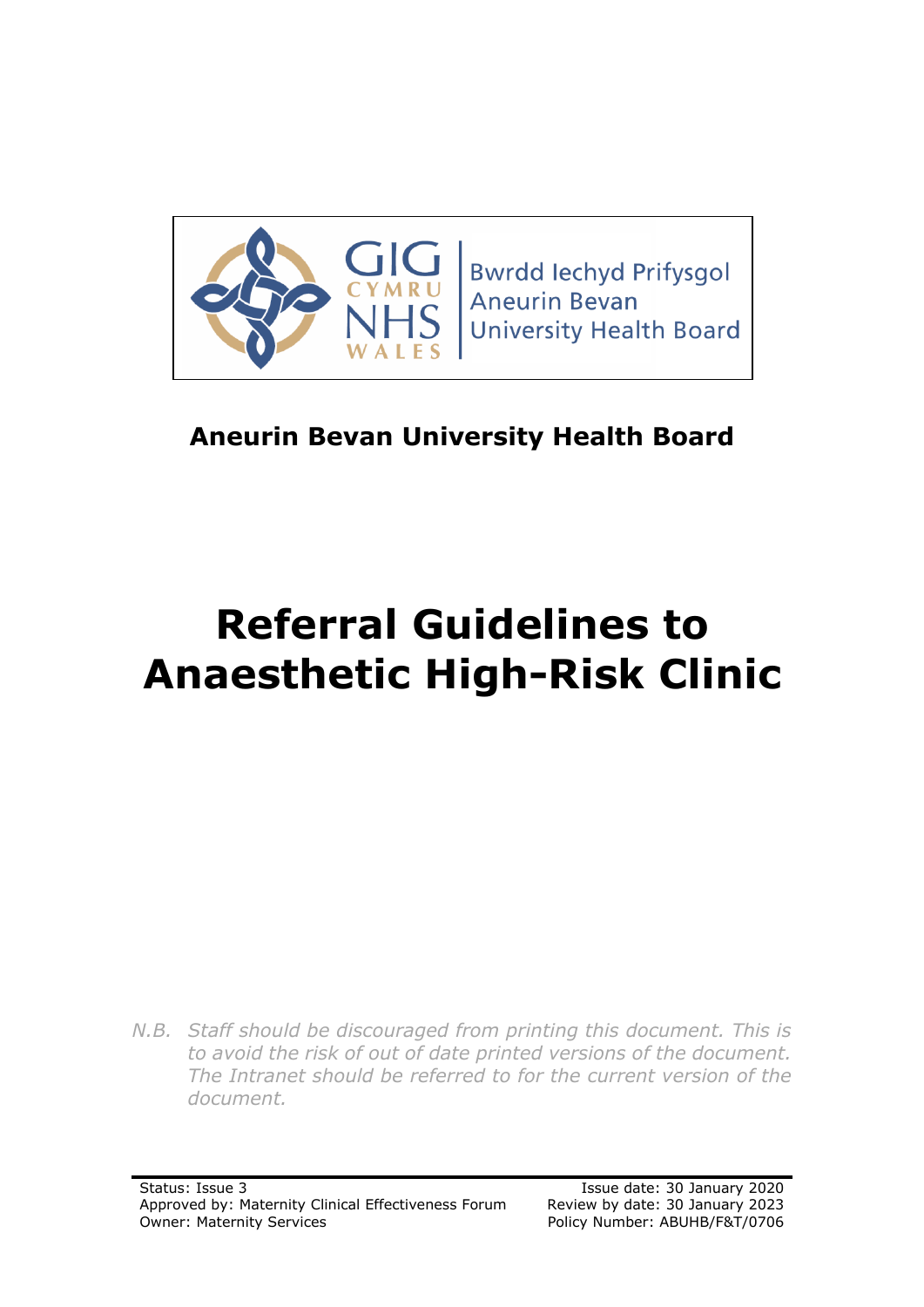#### Referral Guidelines to Anaesthetic High-Risk Clinic Royal Gwent

#### *Key Messages*

- All high risk women should ideally be seen prior to 24 weeks gestation.
- EDD must be included on all referrals to allow prioritization.
- If referral to other Specialties is also required then this should be noted on the referral form and the patient should see them before being seen by Anaesthetics.
- Following assessment, management plans should be found in the patient's notes and on CWS.
- In addition to the listed conditions any maternal request for advice warrants referral.
- If not on the list below, contact the Anaesthetic Department (ext 4164/4167/4397) to discuss with any Obstetric Anaesthetic Consultant**.**

Anaesthetic High Risk Clinics are held on alternate Tuesday (Dr V. Victor) and Wednesday (Dr M. Turner) afternoons in the Antenatal department at the Royal Gwent Hospital.

#### **Making a Referral**

Referral to the anaesthetic clinic should be made as soon as a high-risk pregnancy has been identified and must include the Estimated Date of Delivery. Referral can be done by the midwife or the obstetrician by following the pathway.

All referral forms will be reviewed by one of the Consultant Anaesthetists responsible for the service and a decision will be made as to whether an appointment will be offered.

Avoid late referrals. If any, this should be discussed directly via telephone or email to Drs VV or MT.

#### **The patient must be informed that she has been referred for anaesthetic assessment and the reason for this referral in view of her high risk pregnancy.**

If the patient has previously seen an Anaesthetist for the same condition and this has not changed since the previous pregnancy it does not necessarily require a repeat clinic appointment. Please check on CWS to do this.

If the patient has chronic back pain without ever having had back surgery, these patients can be reviewed at time delivery by anaesthetics and do not warrant a clinic appointment.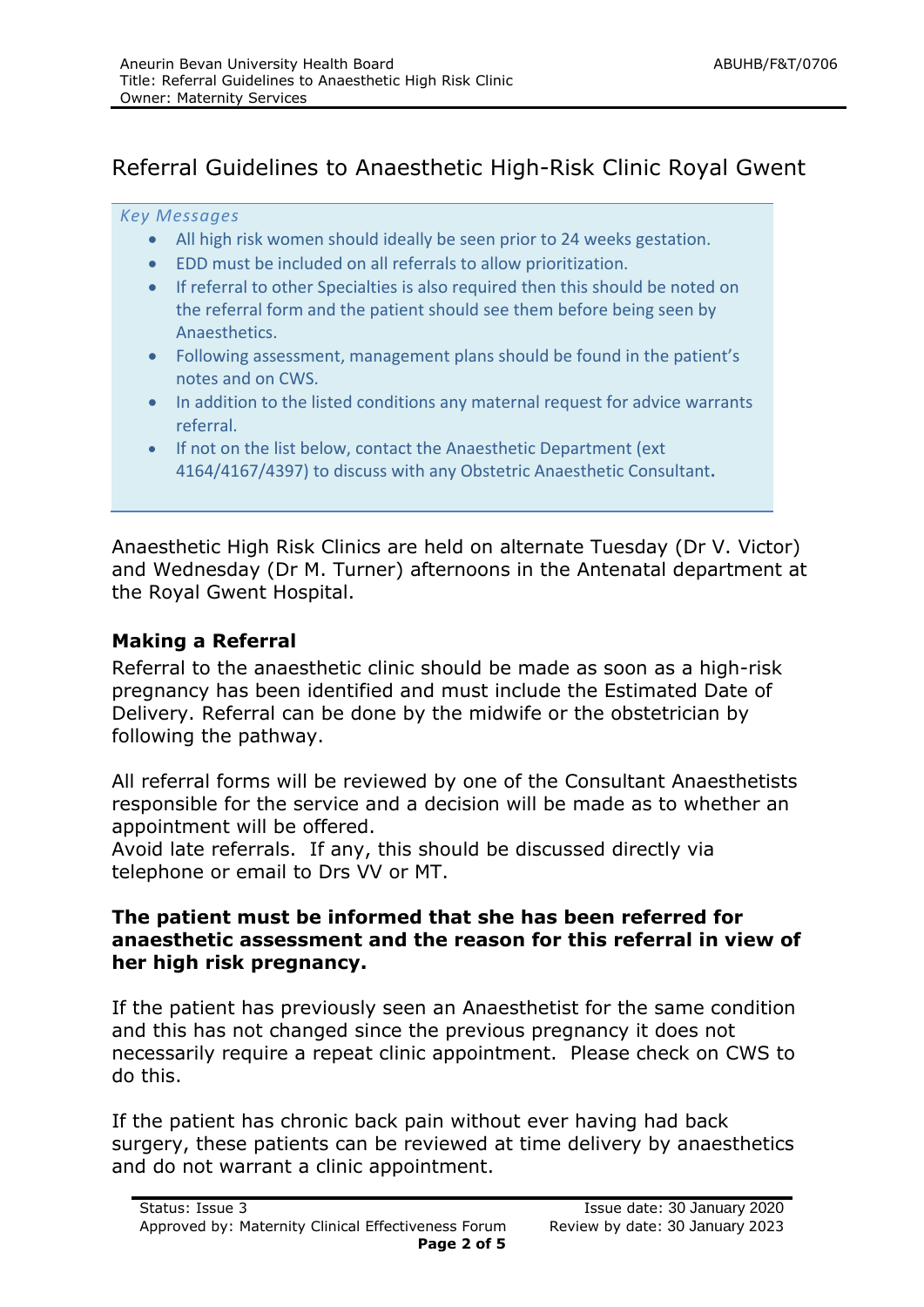## Obstetric Anaesthetic High Risk Pathway

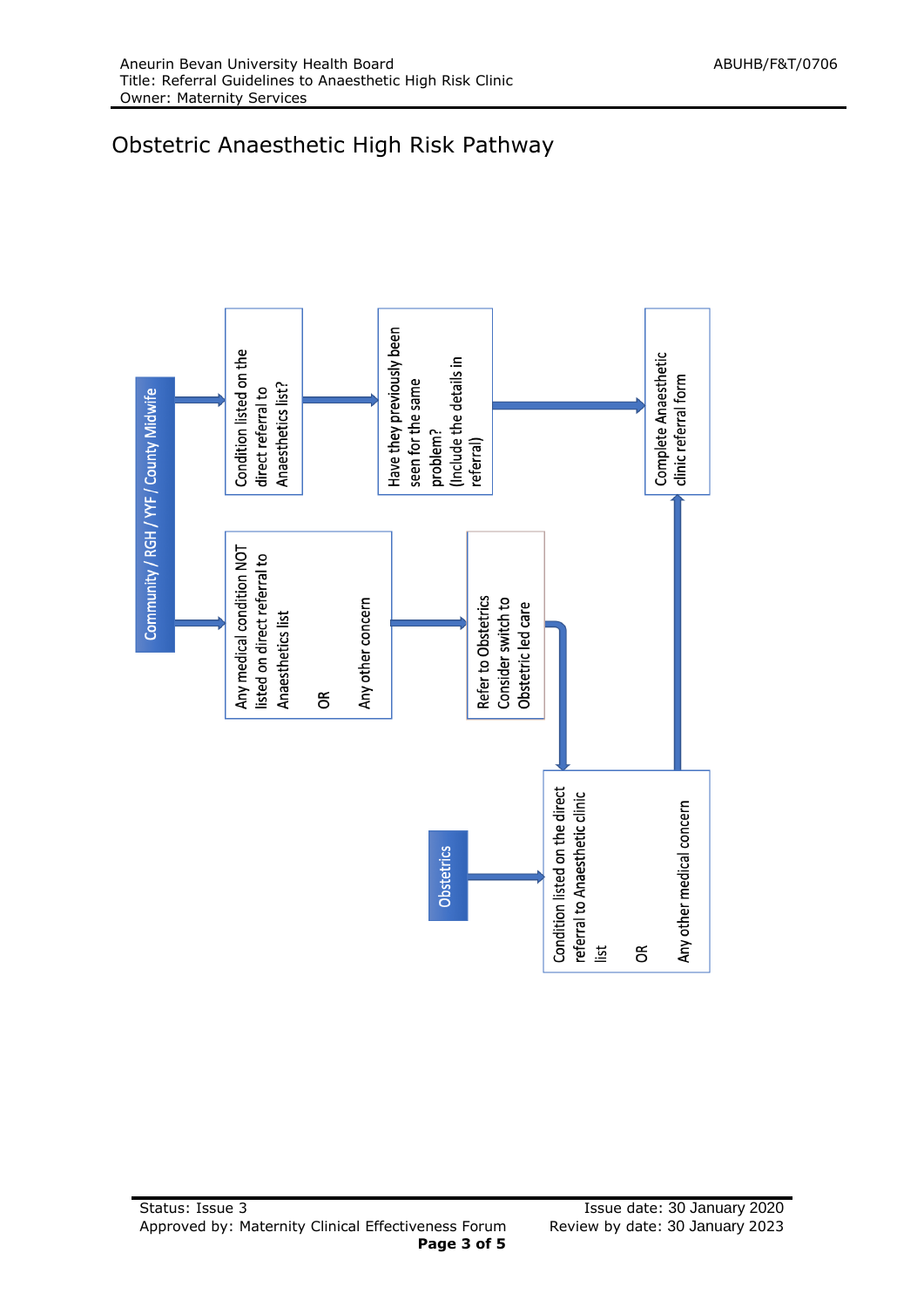|                                                                 | <b>Owner: Maternity Services</b>                                                             |  |  |  |  |
|-----------------------------------------------------------------|----------------------------------------------------------------------------------------------|--|--|--|--|
| Indications for direct referral to High risk Anaesthetic Clinic |                                                                                              |  |  |  |  |
| Anaesthetic                                                     | Previous failed intubation or known difficult airway                                         |  |  |  |  |
|                                                                 | Previous history of awareness under anaesthesia                                              |  |  |  |  |
|                                                                 | Complications following general, spinal or epidural anaesthesia                              |  |  |  |  |
|                                                                 | Previous failure of spinal or epidural anaesthesia                                           |  |  |  |  |
|                                                                 | History or family history of malignant hyperpyrexia or suxamethonium apnoea                  |  |  |  |  |
|                                                                 | Anaphylaxis during anaesthesia                                                               |  |  |  |  |
|                                                                 | Severe needle phobia                                                                         |  |  |  |  |
|                                                                 | Previous difficult venous access requiring central vascular access                           |  |  |  |  |
|                                                                 | Previous neck surgery or radiotherapy                                                        |  |  |  |  |
|                                                                 | Any neck lumps                                                                               |  |  |  |  |
|                                                                 | BMI > 45                                                                                     |  |  |  |  |
|                                                                 | Jehovah's witnesses or patients who are unwilling to receive blood transfusions              |  |  |  |  |
| Obstetric                                                       | Previous issues with labour analgesia or anaesthesia                                         |  |  |  |  |
|                                                                 | Any traumatic delivery (at maternal request)                                                 |  |  |  |  |
|                                                                 | Placenta praevia / accreta / percreta                                                        |  |  |  |  |
|                                                                 | Other potential risk of major haemorrhage (large fibroids)                                   |  |  |  |  |
| Musculoskeletal                                                 | Abnormalities of the spine including spina bifida occulta, kyphoscoliosis, myelomeningocoele |  |  |  |  |
|                                                                 | Previous spinal surgery.                                                                     |  |  |  |  |
|                                                                 | Previous spinal cord injury                                                                  |  |  |  |  |
|                                                                 | Inter-vertebral disc prolapse                                                                |  |  |  |  |
| Neurological                                                    | Multiple sclerosis                                                                           |  |  |  |  |
|                                                                 | Myasthenia gravis                                                                            |  |  |  |  |
|                                                                 | Previous neurosurgery                                                                        |  |  |  |  |
|                                                                 | Myopathyies                                                                                  |  |  |  |  |
|                                                                 | Muscular dystrophy                                                                           |  |  |  |  |
|                                                                 | Benign intracrainial hypertension                                                            |  |  |  |  |
|                                                                 | Previous stroke or TIAs                                                                      |  |  |  |  |
| Respiratory                                                     | Home CPAP or NIV                                                                             |  |  |  |  |
|                                                                 | Asthma (severe enough to be managed by Respiratory Physicians)                               |  |  |  |  |
|                                                                 | <b>Bronchiectasis</b>                                                                        |  |  |  |  |
|                                                                 | Cystic fibrosis                                                                              |  |  |  |  |
|                                                                 | Restrictive lung disease                                                                     |  |  |  |  |
| Cardiac                                                         | All cardiac conditions (except murmurs associated with a completely normal Echocardiogram)   |  |  |  |  |
|                                                                 | including arrhythmias and Ischaemic heart disease                                            |  |  |  |  |
| Endocrine                                                       | Acromegaly, Addison's disease, phaeochromocytoma                                             |  |  |  |  |
|                                                                 | Goitre                                                                                       |  |  |  |  |
| Autoimmune                                                      | Rheumatoid arthritis                                                                         |  |  |  |  |
|                                                                 | Ankylosing spondylitis                                                                       |  |  |  |  |
|                                                                 | Scleroderma / systemic sclerosis / SLE (lupus) / Ehlers Danlos                               |  |  |  |  |
| Haematological                                                  | Patients on anticoagulants (including FRAGMIN and Clopidogrel)                               |  |  |  |  |
|                                                                 | Porphyria                                                                                    |  |  |  |  |
|                                                                 | Sickle cell anaemia                                                                          |  |  |  |  |
|                                                                 | Bleeding abnormalities and inherited coagulation disorders                                   |  |  |  |  |
| Other                                                           | Known malignancy with h/o chemoradiotherapy                                                  |  |  |  |  |
|                                                                 |                                                                                              |  |  |  |  |
|                                                                 |                                                                                              |  |  |  |  |
|                                                                 |                                                                                              |  |  |  |  |